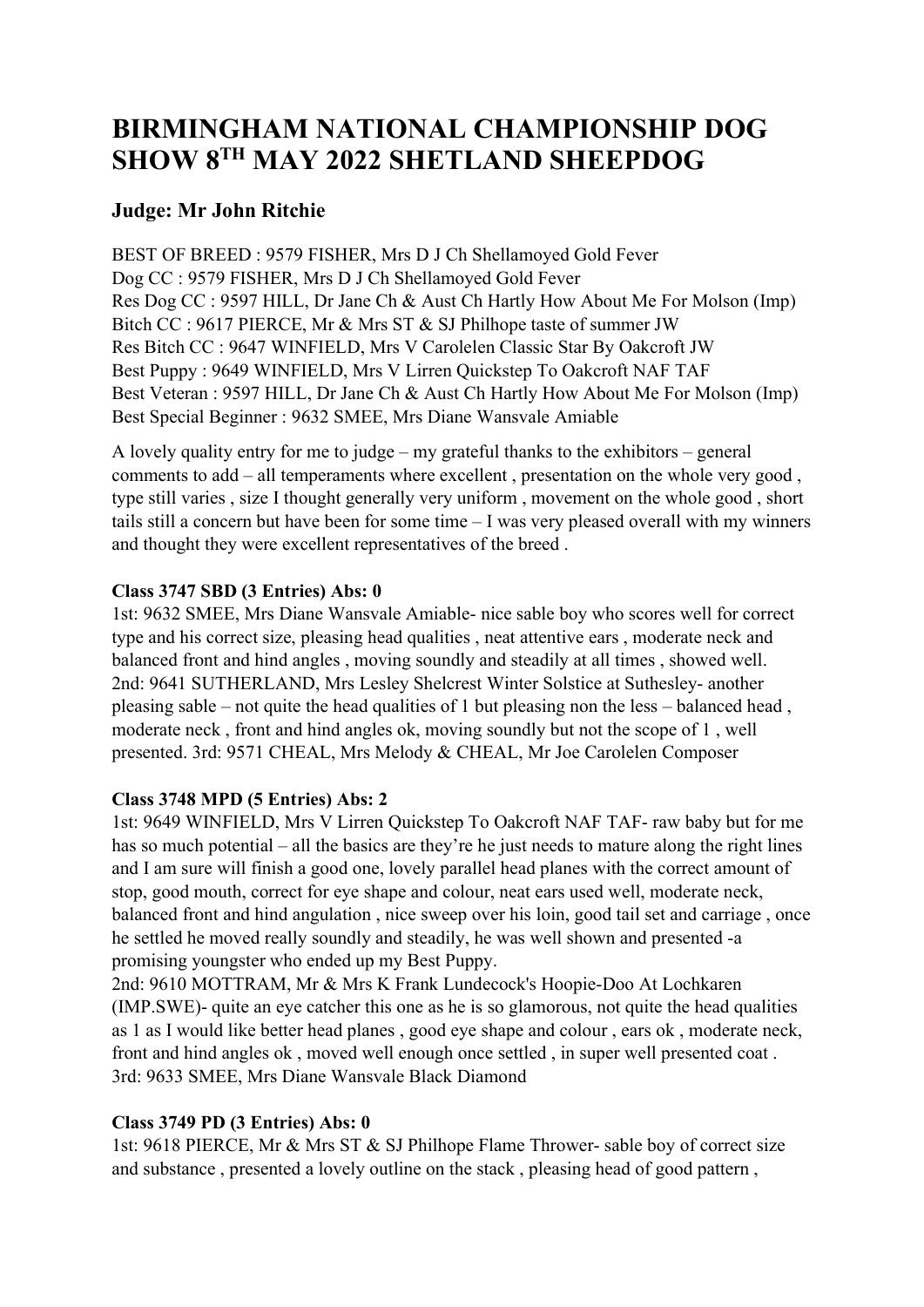correct eye and ears , lovely neck , good for front and hind angulation , tad longer in loin than ideal , lovely tail set and carriage , moved well in all directions when settled , shown well. 2nd: 9568 BRADY, Mrs ROSALIE & LYNN, Mr Jason AFTERGLOW SKY MILES TO BORDERCOT- larger size merle boy good for overall make and pleasant construction , balanced angles , good ears and expression , in super well presented coat , shown to advantage

3rd: 9593 HARDY, Mrs J Zaniah's King Of My Heart At Sandwick (ai) NAF

# Class 3750 JD (2 Entries) Abs: 0

1st: 9641 SUTHERLAND, Mrs Lesley Shelcrest Winter Solstice at Suthesley- prev 2nd in Sp Beg

2nd: 9562 AYRES, Miss L Gemette Gone Platinum- blue merle of pleasing size , in super well presented coat , pleasing head and ears , moderate neck , ok for front and hind angles , steady mover , just needs to fill out a bit in body .

#### Class 3751 YD (3 Entries) Abs: 0

1st: 9641 SUTHERLAND, Mrs Lesley Shelcrest Winter Solstice at Suthesley- as class before 2nd: 9625 ROBINSON, Mrs SvitLana LAVIKA STARLIGHT SALUTE- well presented pale sable . pleasing size , balanced head , good eye and ears , tad deep through skull for me , moderate neck , front and hind angles ok , moved soundly enough in all directions but not quite the scope as the winner .

3rd: 9594 HARDY, Mrs J Sandwick Road Runner

#### Class 3752 ND (7 Entries) Abs: 0

1st: 9649 WINFIELD, Mrs V Lirren Quickstep To Oakcroft NAF TAF- see MP Class 2nd: 9592 HARDY, Mrs J Sandwick Masterclass- excellent tri boy of correct size and substance , pleasing overall type , balanced head with correct eye and excellent ears , moderate neck , balanced front and hind angles , moving steadily if a tad narrow in front , in super well presented coat .

3rd: 9610 MOTTRAM, Mr & Mrs K Frank Lundecock's Hoopie-Doo At Lochkaren(IMP.SWE)

#### Class 3753 GD (4 Entries) Abs: 1

1st: 9584 GLOVER-GUEST, Mrs M Doonelodge the Explorer- correct size sable boy scoring well for his lovely type and quality , liked his head , correct stop , well shaped dark eye , correct ears , moderate neck, correct front and hind angles , well set and carried tail , moving soundly and steadily , in super well presented coat – could loose a pound or two to advantage, shows well

2nd: 9571 CHEAL, Mrs Melody & CHEAL, Mr Joe Carolelen Composer- a very pleasant sable of correct size and substance , well put together and pleasant head qualities , in well presented coat and showing well and moving soundly , not quite the finish yet but will come with maturity

3rd: 9642 SUTHERLAND, Mrs Lesley SHOUGIES STARMAKER AT SUTHESLEY

# Class 3754 PGD (3 Entries) Abs: 1

1st: 9584 GLOVER-GUEST, Mrs M Doonelodge the Explorer- as Graduate 2nd: 9576 DURRANT, Mrs Fiona Borderpride Viva Las Vegas at Lodurr- darker tri boy tad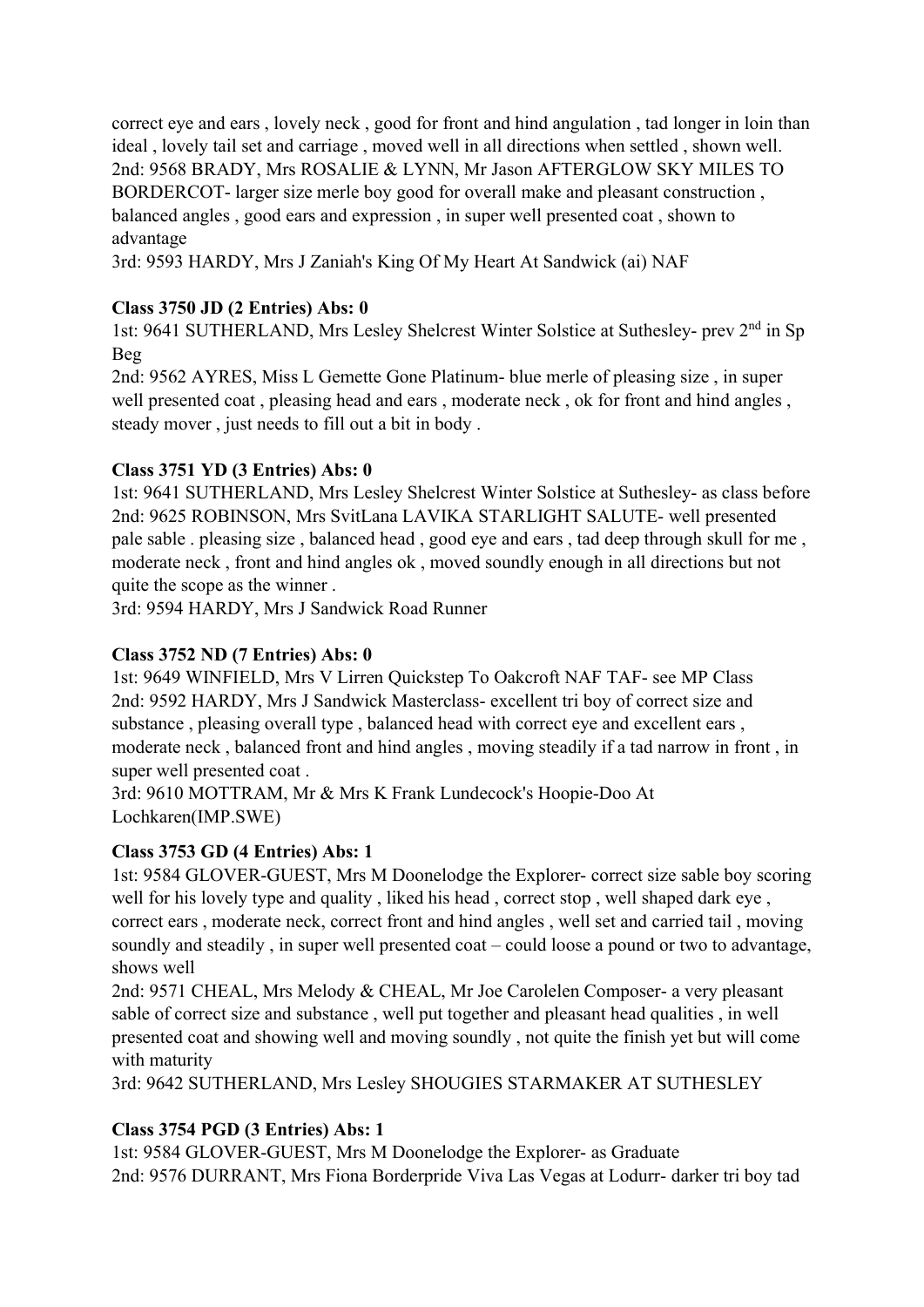bigger than 1 – well put together , and very balanced overall , pleasing head qualities with neat well set ears , moved steadily in all directions

#### Class 3755 LD (9 Entries) Abs: 0

1st: 9579 FISHER, Mrs D J Ch Shellamoyed Gold Fever- what a top quality Sheltie this boy is – can honestly say I have never seen him before but you can't fail to miss him for sure – he caught my eye as soon as he walked into the class and I was more than happy with what I found going over him on the table – he screams Sheltie to me ( as an outsider) just what I was looking for and on going over him it just confirmed my initial impressions, he has a perfectly balanced one piece head , everything in proportion, correct for length , lovely moulding , perfect eye shape and colour , parallel planes with ideal stop, neatest ears well set , excellent neck , correct upper arm and shoulder angles and length , correct topline , excellent hind angles , neat short hocks , correct tail set and carriage , he moved completely soundly out and back and with super driving side gait , to top this he was presented in magnificent coat which really enhanced the overall finish , a really lovely boy whom I am sure will go onto do great things for the breed .Dog CC and ultimately BOB

2nd: 9600 HULL, Mrs Gillian Maureen Mohnesee's Dream Date of Lizmark JW- another quality boy who scores highly for his correct size and type , pleasing head qualities , dark expressive eye , excellent ears , moderate neck , front angles ok , good topline , excellent hind angles lovely tail set and carriage , moves well away a tad wide coming towards , super side gait , in lovely well presented coat and shown to advantage

3rd: 9564 BASTIANI & JOHN, Mmes Auberswell Ghost Rider

#### Class 3756 OD (5 Entries) Abs: 0

1st: 9636 STAFFORD, Miss Clare Ch RANNERDALE SHOWMASTER JW- top size boy whom I have liked previously and still do – the same crit still applies, today he was carrying a wealth of well presented coat tending I thought to obscure his lovely construction, shown and handled to perfection as is usual with this owner – he can't fail to be noticed – he could loose a pound or two to advantage – moving soundly and with his usual drive and verve and is a super quality boy overall – today he was up against some top quality males . 2nd: 9613 PEARSON, Miss D Ch Edglonian Golden Graham- another quality youngster who was pushing the class winner all the way , not quite the maturity of the older boys and today this held him back – he's a lovely sheltie of correct size and superb type , balanced in head qualities' and super for eye and expression , correct ears , excellent neck , balanced front and hind angles , correct body , moving soundly and steadily in all directions , well presented and handled to perfection but I would expect nothing less from his very clever owner breeder 3rd: 9619 REEVES, Mr Brian & MCCORMICK-REEVES, Mrs Yvonne Longrange Mr DArcy at Mceeves

# Class 3757 VD (2 Entries) Abs: 1

1st: 9597 HILL, Dr Jane Ch & Aust Ch Hartly How About Me For Molson (Imp)- have followed this dog from when he first set his paws on the  $UK - not$  a fan of his colour but its totally correct but o my goodness what a top quality Sheltie he is and I now notice the father of my BOB and so pleased that he is passing his many qualities to his offspring, he scores highly for his overall correctness in size and his text book construction – completely balanced head piece , beautiful well shaped dark eye , correct stop, lovely moulded foreface, flat skull, neatest of ears well set and carried , excellent neck . superb front and hind angulation, neatest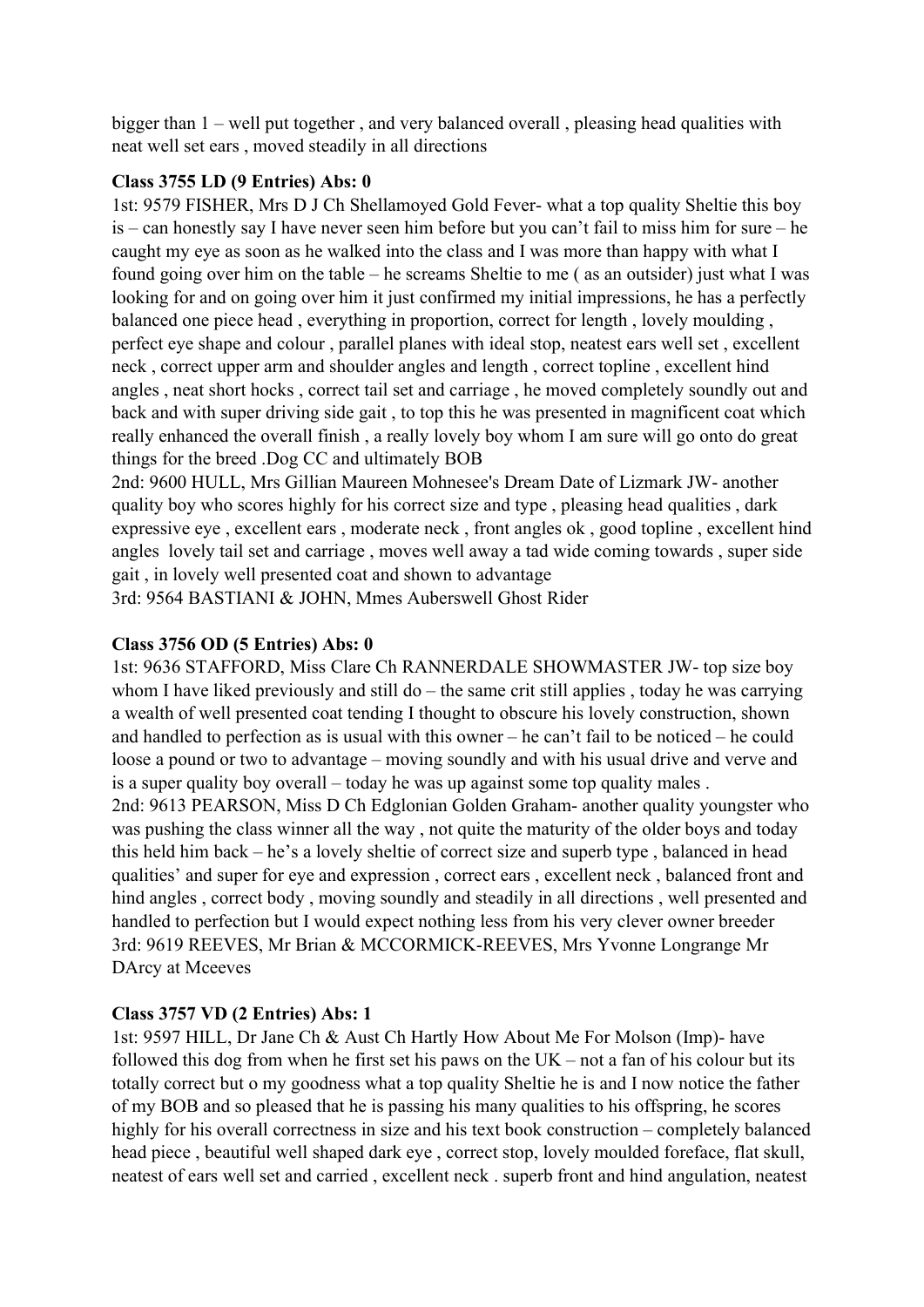of short hocks , he moved completely sound out and back and with a steady driving side gait, in well presented coat – not quite the freshness of youth that his handsome son has but still a top class dog and fully deserving of the Res Dog CC and Best Veteran he was surely a pleasure to judge .

#### Class 3758 SBB (2 Entries) Abs: 0

1st: 9605 LEWTHWAITE, Miss Sarah RANNERDALE NOT ON YOUR NELLY- 13 month dark tri bitch of good overall quality , feminine in head , correct ears and eye , moderate neck , balanced front and hind angles ,when settled moving soundly in all directions , in well presented coat – just needing a bit more practise but it will come .

2nd: 9570 CHEAL, Mrs Melody & CHEAL, Mr Joe Carolelen Call My Bluff- pleasing sable of good size and substance , overall well put together and moving soundly and steadily in super overall condition .

#### Class 3759 MPB (3 Entries) Abs: 1

1st: 9596 HAYHURST, Ms S Edglonian Roxanne- smashing baby girl with lots of potential – she has the makings of a good one – correct for size and substance, feminine appearance , correct head pattern , lovely dark eye and neat ears , balanced angles , moving soundly and steadily in super well presented baby coat .

2nd: 9640 STOCK, Mrs Sheila Shemist Dark Illusion- smaller and slightly finer tri baby – sweet overall and of good balance , good head with correct eye and neat ears , well put together body , positive mover not quite the overall type of 1 .

#### Class 3760 PB (5 Entries) Abs: 0

1st: 9620 RITCHIE, Mrs A & Mr M Jaelis Mystique Reality- two lovely girls standing first and second – first is a lovely rich dark sable who is really well put together , she presents a lovely overall outline , balanced head with correct stop, good eye and ears , excellent reach of neck , completely balanced front and hind angles , well bodied for her age , lovely long tail well set and carried , in super well presented coat , moving well in all directions when she decided to settle , very promising .

2nd: 9587 HAENSEL, Mr & Mrs YL & DG Philhope Summer Time to Sherkarl- paler sable built along the same lines as 1 and another well put together and sound on the move, not quite the front angles of 1 , balanced feminine head , eye and ears correct , lovely body , good tail set and carriage . just needing a bit more maturity , in super well presented coat . 3rd: 9560 ATTWOOD, Miss Lauren Black Forest at Terriwood

# Class 3761 JB (3 Entries) Abs: 0

1st: 9637 STAFFORD, Miss Clare RANNERDALE QUEEN OF THE DARK- taller tri bitch who scores highly with her correct substance and super type ,she has a lovely balanced head with correct eye and lovely ears – parallel head planes with the right amount of stop, excellent reach of neck and superb front assembly , sound in body and equally good hind angles , well set and carried tail, she was is super coat and condition and was presented to perfection , just lacking the maturity to be pushing for top honours but am sure another Champion for this famous kennel .

2nd: 9569 BRAY, Mrs G Jontygray Trice as Nice by Lianbray-smaller made tri , well put together and pleasing for overall make and shape , not quite the classic outline of 1 , moved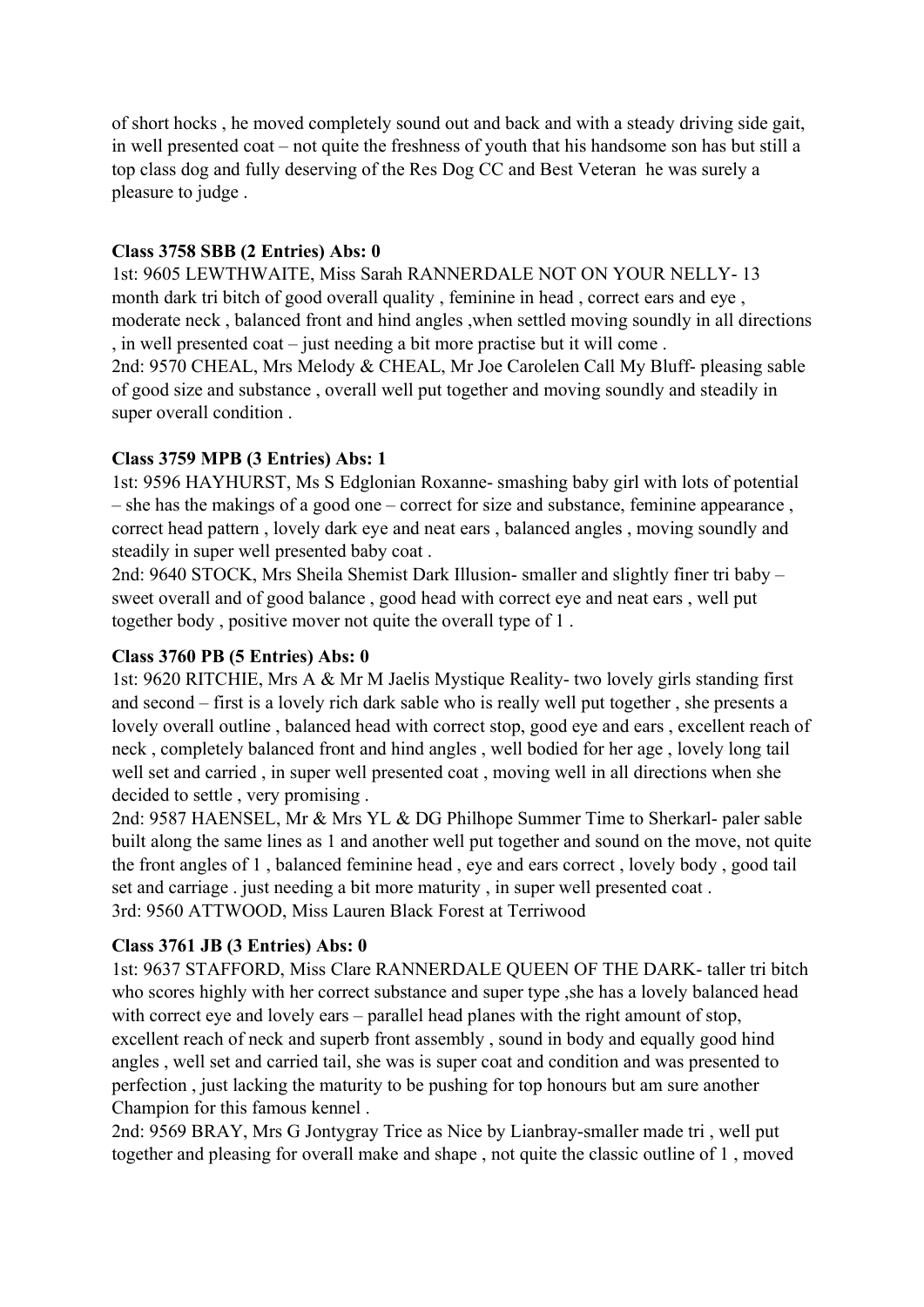soundly and well presented and shown. 3rd: 9648 WINFIELD, Mrs V Oakcroft Cosmic Flower

# Class 3762 YB (4 Entries) Abs: 0

1st: 9586 GOODWIN, Mr Keith & GOODWIN, Mrs Lesley Rannerdale Honey Bee at Highbrook- another quality bitch quite together on the move and has lovely size and substance, she is well put together with a lovely head pattern topped with lovely ears , moving soundly and steadily and presented in great order .

2nd: 9624 ROBINSON, Miss Katya Lavika Lucid Dreams- beautifully marked blue merle of a very different type , balanced head with correct stop , good eye and ears , moderate neck , moderate front and hind angles , moved steadily just needing to finish in coat but what she had was well presented .

3rd: 9631 SAUNDERS, Mrs I V Tachnamadra Button Moon at Fernfrey

# Class 3763 NB (6 Entries) Abs: 0

1st: 9620 RITCHIE, Mrs A & Mr M Jaelis Mystique Reality see 1<sup>st</sup> in puppy bitch 2nd: 9587 HAENSEL, Mr & Mrs YL & DG Philhope Summer Time to Sherkarl see 2<sup>nd</sup> in Puppy bitch

3rd: 9631 SAUNDERS, Mrs I V Tachnamadra Button Moon at Fernfrey

# Class 3764 GB (5 Entries) Abs: 0

1st: 9609 MOTTRAM, Mr & Mrs K Frank Lundecock's There's No Limit AT Lochkaren (IMP.SWE) top quality sable lady , mature and in such wonderful coat and condition , she scores heavily for her lovely type and correct substance , sweetest of heads with such a lovely eye and expression, excellent neck , correct front and hind angulation , lovely sweep over her loin, correct tail set and carriage , moving soundly in all directions shown to advantage – am sure will be pushing for top honours shortly on todays performance .

2nd: 9627 ROSSLYN, Mr W & Mrs C Balidorn Golden Amber- eye catching lady whom you can't fail to notice , sweetest of balanced heads , correct ears , lovely neck , good front and hind angles, moving soundly and steadily and so well handled and presented – close up to 1 3rd: 9646 WHITE, Miss Caroline Shellamoyed Black Lace

# Class 3765 PGB (5 Entries) Abs: 0

1st: 9595 HATELEY, Mrs K E Mohnesee Enchanted- couldn't fail to be drawn to the lovely lady for her superb type, sweet feminine head and expression and her lovely overall outline, her ears bang where they should be , sweetest of dark correctly shaped eyes excellent neck , balanced front and hind angles , lovely tail set and carriage , moving soundly away could be firmer coming towards , excellent driving side gait , in superb well-presented coat , handled so well to show her many virtues another who is pushing for higher awards

2nd: 9588 HAENSEL, Mr Karl Philhope Summer Highlights at Sherkarl- another quality lady , correct for head balance , stop , lovely dark eye and correct ears , moderate neck , well put together body and moving soundly and steadily , not quite the overall finish of 1 non the less a lovely girl

3rd: 9627 ROSSLYN, Mr W & Mrs C Balidorn Golden Amber

# Class 3766 LB (11 Entries) Abs: 2

1st: 9647 WINFIELD, Mrs V Carolelen Classic Star By Oakcroft JW- super sable bitch who